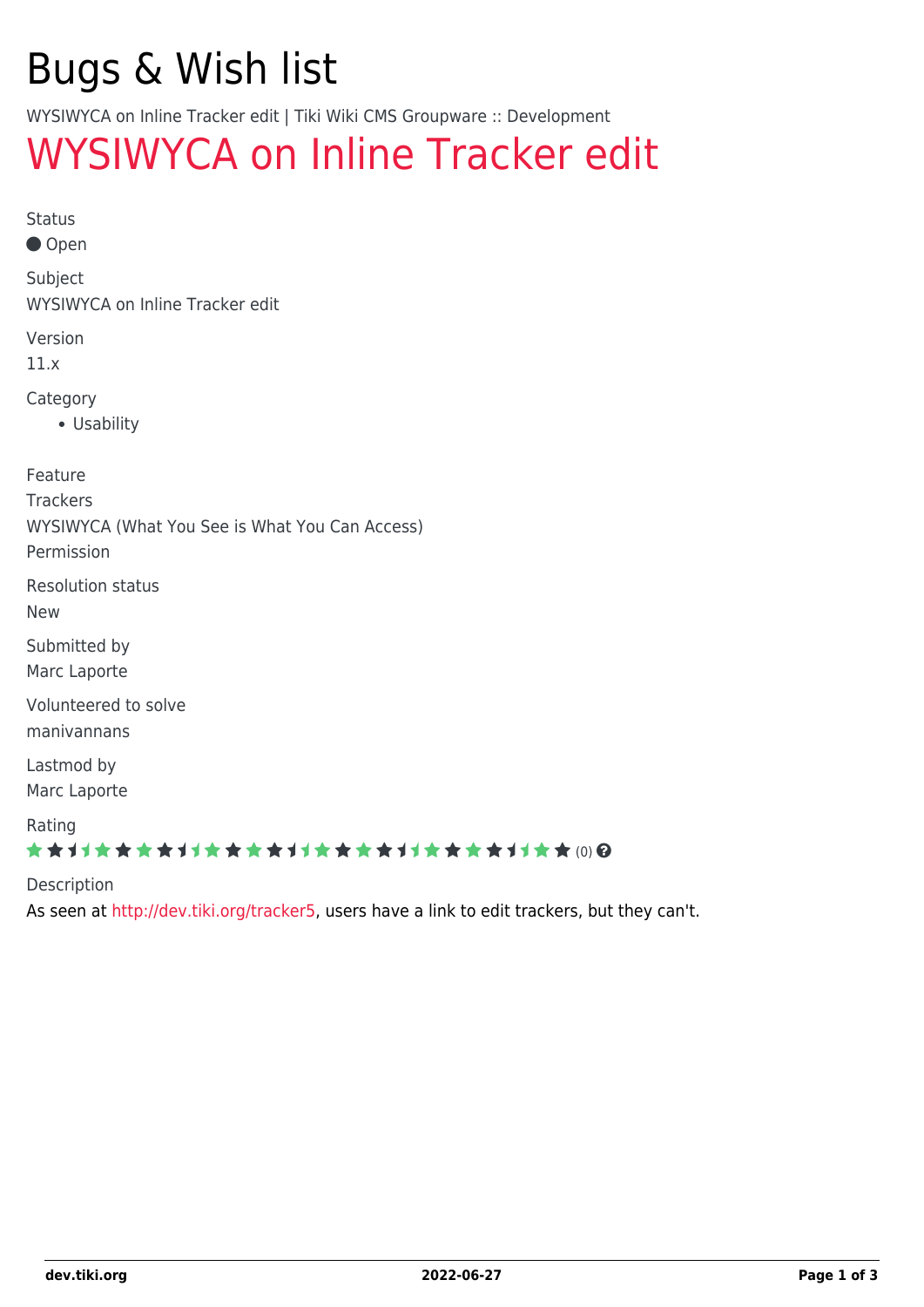



Easy to solve? 8 Priority 16 Demonstrate Bug (Tiki 19+) Please demonstrate your bug on show2.tikiwiki.org Version: trunk ▼ [Create show2.tikiwiki.org instance](#page--1-0) Ticket ID 4557 Created Tuesday 11 June, 2013 03:52:01 GMT-0000 by Marc Laporte

LastModif Monday 28 October, 2013 05:08:15 GMT-0000

### Comments

Importance

2

## Attachments

| filename                     | created | hits | comment | version | filetype |
|------------------------------|---------|------|---------|---------|----------|
| No attachments for this item |         |      |         |         |          |